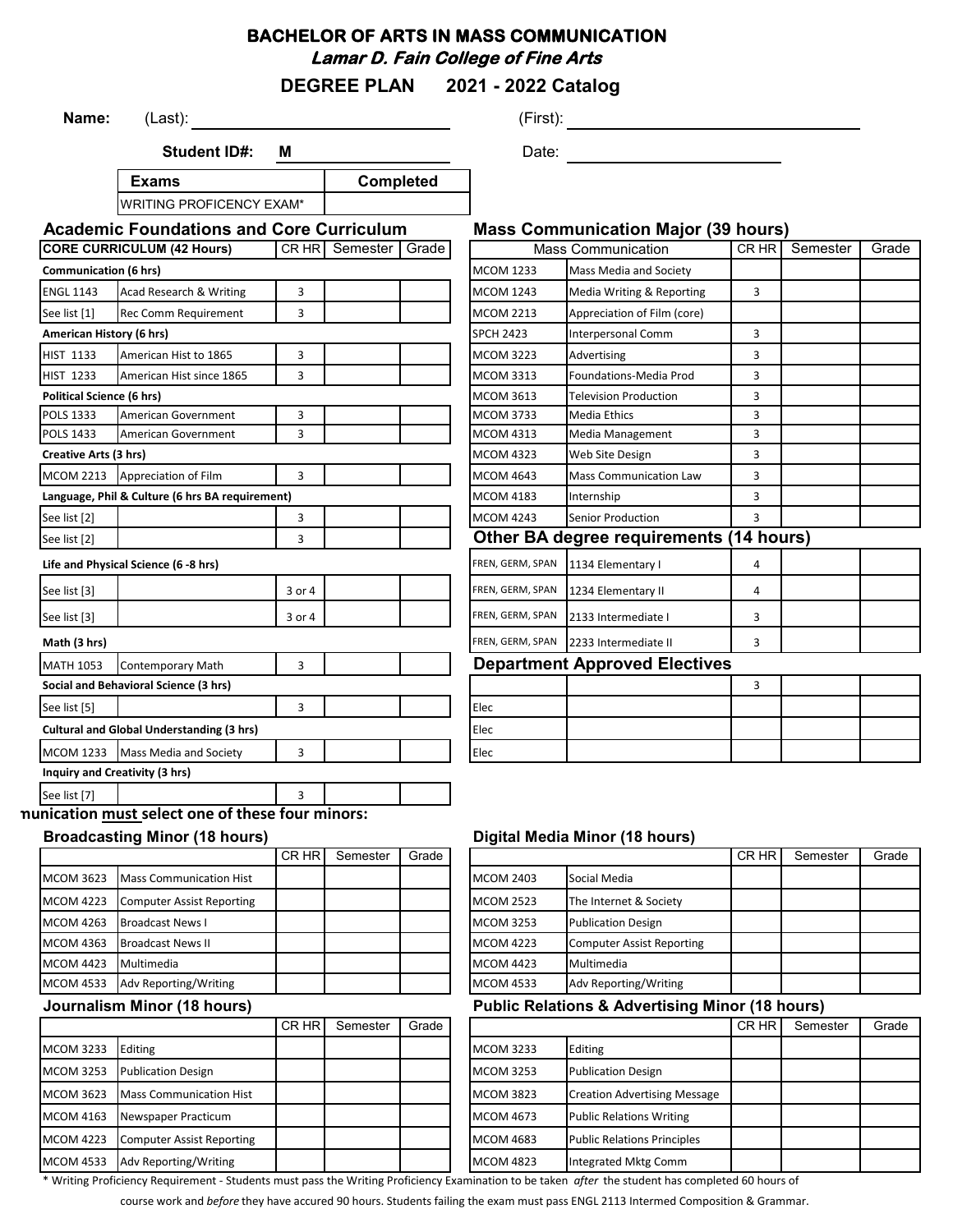**This document has been compiled for your convenience. Each student is responsible for adhering to the requirements set out in the catalog under which he/she plans to graduate. By accepting this document and signing below, I acknowledge that a 3.0 GPA in major and minor classes must be attained before I am permitted to enroll in the Senior Capstone course, MCOM 4243.**

## **N APPROVALS**

| Major Advisor                            | Date |
|------------------------------------------|------|
| Chair, Mass Communication                | Date |
| Dean, Lamar D. Fain College of Fine Arts | Date |
| Student                                  | Date |
| Important notes:                         |      |

- **\* Students must have a minimum 3.0 grade point average in all courses taken in the major and minor before they will be allowed to enroll in MCOM 4243.**
- **\* Students must also submit a portfolio to meet SACS accrediting criteria (see separate handout) before they will be allowed to enroll in MCOM 4243.**

Revised: Catalog: Catalog: Catalog: Catalog: Catalog: Catalog: Catalog: Catalog: Catalog: Catalog: Catalog: Catalog: Catalog: Catalog: Catalog: Catalog: Catalog: Catalog: Catalog: Catalog: Catalog: Catalog: Catalog: Catalo